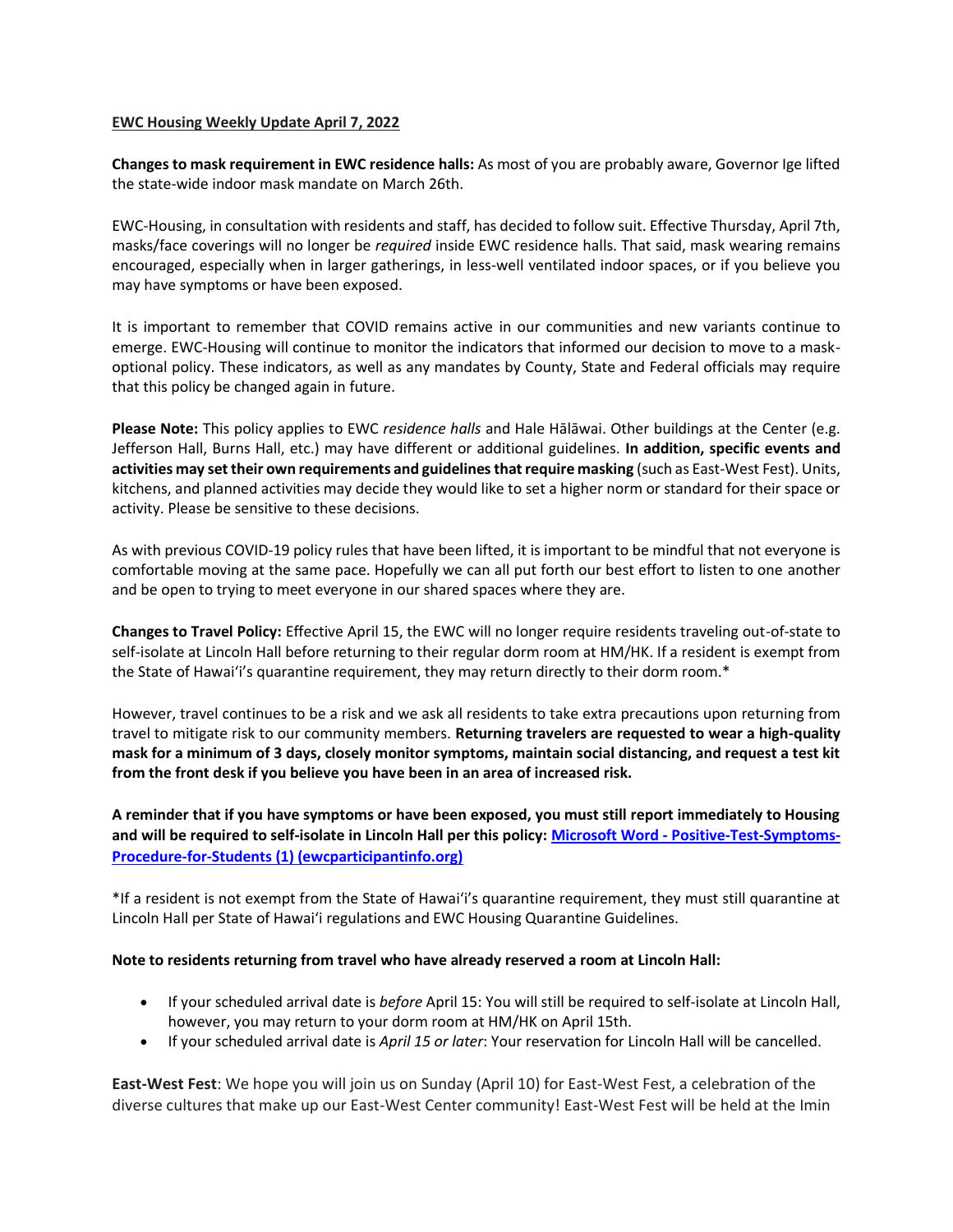Center Lanai from 2-6pm. In addition to exciting performances of music and dance, we will have 20 culture booths led by students and staff to share the rich culture, languages, music, food and ideas of our shared Asia Pacific-U.S. region. Masks and proof of vaccination status will be required of all visitors (as students, you will just need to show your HM or HK key card). We are looking forward to coming together after such a long time to re-connect and celebrate our wonderful community!

### **Vaccination and booster sites:**

- Hawaiʻi: [hawaiicovid19.com/vaccine/](https://hawaiicovid19.com/vaccine/)
- National[: www.vaccines.gov/search/](https://urldefense.proofpoint.com/v2/url?u=https-3A__www.vaccines.gov_search_&d=DwMFaQ&c=euGZstcaTDllvimEN8b7jXrwqOf-v5A_CdpgnVfiiMM&r=sjCoHaVUe8_a1MXsziR411ri4sB3BX3q50L3el6sXMQ&m=WKgR4N74YReT09YdgFIlusysPx2EVEYi0ZpgIBiHyLo&s=d-XIPXMoW03iCHOsfj_9tuB_PkOPoIBV4wK5Y5iV-OY&e=)

### **Resources**

- **EWC Notices**
	- o [EWC COVID-19 Policy and Resource Site](https://urldefense.proofpoint.com/v2/url?u=https-3A__ewcparticipantinfo.org_covid-2D19_&d=DwMFaQ&c=euGZstcaTDllvimEN8b7jXrwqOf-v5A_CdpgnVfiiMM&r=3FPQcXK5sxYRrGCCxQc5PNSb-_SuaL_bSgfyHLgu3XI&m=NeEuRGBZcB6XdPpyhoUn4swvNjBnveDWGZ1brp8cIwI&s=psWXjZhChjGDJkHaOVt2bwTJxxk1NVhXgu70sXTpbpE&e=)
	- o Positive COVID-19 [Test, Symptoms](https://urldefense.proofpoint.com/v2/url?u=https-3A__ewcparticipantinfo.org_wp-2Dcontent_uploads_2021_11_Positive-2DTest-2DSymptoms-2DProcedure-2Dfor-2DStudents.pdf&d=DwMFaQ&c=euGZstcaTDllvimEN8b7jXrwqOf-v5A_CdpgnVfiiMM&r=sjCoHaVUe8_a1MXsziR411ri4sB3BX3q50L3el6sXMQ&m=WKgR4N74YReT09YdgFIlusysPx2EVEYi0ZpgIBiHyLo&s=B_EwroYPRrrqMgKz19R7tl7FsWgmRDH1xyG1z5TrPCI&e=) Procedure for EWC Students
	- o **[Current Off-Island Travel Policy \(in effect on 3/14/22\)](https://urldefense.proofpoint.com/v2/url?u=https-3A__ewcparticipantinfo.org_wp-2Dcontent_uploads_2022_02_Travel-2DPolicy-2DUpdated-2D3.14.22.pdf&d=DwMFaQ&c=euGZstcaTDllvimEN8b7jXrwqOf-v5A_CdpgnVfiiMM&r=sjCoHaVUe8_a1MXsziR411ri4sB3BX3q50L3el6sXMQ&m=WKgR4N74YReT09YdgFIlusysPx2EVEYi0ZpgIBiHyLo&s=DXVJI8FPSiIGpiNp3AA_IkEBFZMnPXj2h34aVxgIzTQ&e=)**
	- o **New Travel Policy (in effect 4/15/22):** The full policy will be provided on the EWC COVID-19 Policy and Resource Site shortly

# • **COVID-19 FAQs and Emergency Contacts:**

- o EWC Policies and Information: [EWC COVID-19 Policy and Resource Site](https://urldefense.proofpoint.com/v2/url?u=https-3A__ewcparticipantinfo.org_covid-2D19_&d=DwMFaQ&c=euGZstcaTDllvimEN8b7jXrwqOf-v5A_CdpgnVfiiMM&r=3FPQcXK5sxYRrGCCxQc5PNSb-_SuaL_bSgfyHLgu3XI&m=NeEuRGBZcB6XdPpyhoUn4swvNjBnveDWGZ1brp8cIwI&s=psWXjZhChjGDJkHaOVt2bwTJxxk1NVhXgu70sXTpbpE&e=)
- o EWC Housing contact email, which EWC staff regularly and frequently monitor: [housing@eastwestcenter.org.](mailto:housing@eastwestcenter.org)
- o EWC Housing phone number: **(808) 944-7960**. For reports on matters of immediate concern, such as residents not complying with social distancing rules or smoking in the building, we urge you to call rather than email, even during working hours.

# • **Mental Health:**

- o [Managing Stress,](https://urldefense.proofpoint.com/v2/url?u=https-3A__www.heart.org_en_healthy-2Dliving_healthy-2Dlifestyle_stress-2Dmanagement_3-2Dtips-2Dto-2Dmanage-2Dstress&d=DwMFaQ&c=euGZstcaTDllvimEN8b7jXrwqOf-v5A_CdpgnVfiiMM&r=3FPQcXK5sxYRrGCCxQc5PNSb-_SuaL_bSgfyHLgu3XI&m=DFa_g2AmhabelwvrqHcTxuYqCMz5HzQYOl-ITmKQUfY&s=brkk3h1YsapP-lIVcxt7MNYAlm4bQtz7YKIJGofeUkY&e=) from the American Heart Association.
- o Link to UH Mānoa [Counseling and Student Development Center.](https://urldefense.proofpoint.com/v2/url?u=http-3A__www.manoa.hawaii.edu_counseling&d=DwMFaQ&c=euGZstcaTDllvimEN8b7jXrwqOf-v5A_CdpgnVfiiMM&r=3FPQcXK5sxYRrGCCxQc5PNSb-_SuaL_bSgfyHLgu3XI&m=am0JUX--VmENU0jPP_iW6ma-yLR9-vpVCXYuYLP_pnQ&s=KLUr2I-87m8x7gT-LRZ1FsUmDxTlS04cGYG1bEY4eOo&e=)
- o Link to Hawaii Adult Mental Health Division, including CARES hotline: [https://health.hawaii.gov/amhd/.](https://urldefense.proofpoint.com/v2/url?u=https-3A__health.hawaii.gov_amhd_&d=DwMFaQ&c=euGZstcaTDllvimEN8b7jXrwqOf-v5A_CdpgnVfiiMM&r=3FPQcXK5sxYRrGCCxQc5PNSb-_SuaL_bSgfyHLgu3XI&m=am0JUX--VmENU0jPP_iW6ma-yLR9-vpVCXYuYLP_pnQ&s=jGly2XqRyYGfSfcDeFQPHXOriK3LXX4ijFkZpV1I3l0&e=)
- o Resources for staying well from Kaiser Permanente, with self-care tools, tips, and activities: [https://healthy.kaiserpermanente.org/health-wellness/mental-health/tools](https://urldefense.proofpoint.com/v2/url?u=https-3A__healthy.kaiserpermanente.org_health-2Dwellness_mental-2Dhealth_tools-2Dresources-3Fkp-5Fshortcut-5Freferrer-3Dkp.org_selfcare&d=DwMFaQ&c=euGZstcaTDllvimEN8b7jXrwqOf-v5A_CdpgnVfiiMM&r=3FPQcXK5sxYRrGCCxQc5PNSb-_SuaL_bSgfyHLgu3XI&m=Rbwxxn-uK8FQYTkEAvPhMEKvL03Z3qaRx6Mfv78EfmQ&s=WgR2DHjakUKCqJM0vJM8s8S_NAf2yZItFCWP7XTUlcc&e=)[resources?kp\\_shortcut\\_referrer=kp.org/selfcare](https://urldefense.proofpoint.com/v2/url?u=https-3A__healthy.kaiserpermanente.org_health-2Dwellness_mental-2Dhealth_tools-2Dresources-3Fkp-5Fshortcut-5Freferrer-3Dkp.org_selfcare&d=DwMFaQ&c=euGZstcaTDllvimEN8b7jXrwqOf-v5A_CdpgnVfiiMM&r=3FPQcXK5sxYRrGCCxQc5PNSb-_SuaL_bSgfyHLgu3XI&m=Rbwxxn-uK8FQYTkEAvPhMEKvL03Z3qaRx6Mfv78EfmQ&s=WgR2DHjakUKCqJM0vJM8s8S_NAf2yZItFCWP7XTUlcc&e=)
- o Information about keeping healthy and boosting your immune system: [https://www.hopkinsmedicine.org/health/wellness-and](https://urldefense.proofpoint.com/v2/url?u=https-3A__www.hopkinsmedicine.org_health_wellness-2Dand-2Dprevention&d=DwMFaQ&c=euGZstcaTDllvimEN8b7jXrwqOf-v5A_CdpgnVfiiMM&r=fzUXRvrK_egS-3t73UD_VQPWmsmmjR5g7liOveFRwTw&m=xQ1KMiKCgTEeIFLcoiItEyinYylVRMHzLz16Rh2E7OE&s=MLYw596o8ko-W_NETjId73A6wPdC94HCfkzyO-_cxq0&e=)[prevention](https://urldefense.proofpoint.com/v2/url?u=https-3A__www.hopkinsmedicine.org_health_wellness-2Dand-2Dprevention&d=DwMFaQ&c=euGZstcaTDllvimEN8b7jXrwqOf-v5A_CdpgnVfiiMM&r=fzUXRvrK_egS-3t73UD_VQPWmsmmjR5g7liOveFRwTw&m=xQ1KMiKCgTEeIFLcoiItEyinYylVRMHzLz16Rh2E7OE&s=MLYw596o8ko-W_NETjId73A6wPdC94HCfkzyO-_cxq0&e=)
- o EWC Participant Association mental health and stress relief list: Support Resources for [EWC Participants](https://urldefense.proofpoint.com/v2/url?u=https-3A__content.getrave.com_content_5958154_b0e6c8eb-2D04ae-2D4fda-2D8b24-2Dc52d32318225_8d91da0e-2Db462-2D4c5b-2D815f-2D570227036179_Support-5FResources-5Ffor-5FEWC-5FStudents.pdf&d=DwMFaQ&c=euGZstcaTDllvimEN8b7jXrwqOf-v5A_CdpgnVfiiMM&r=fzUXRvrK_egS-3t73UD_VQPWmsmmjR5g7liOveFRwTw&m=xQ1KMiKCgTEeIFLcoiItEyinYylVRMHzLz16Rh2E7OE&s=OP6EvOWHfV2zxF3nz8Y8WTudS4Rae1oYrLMe7eHjJW8&e=)
- **Other Useful Information:**
	- o [Hawai'i vaccination strategy](https://hawaiicovid19.com/vaccine/)